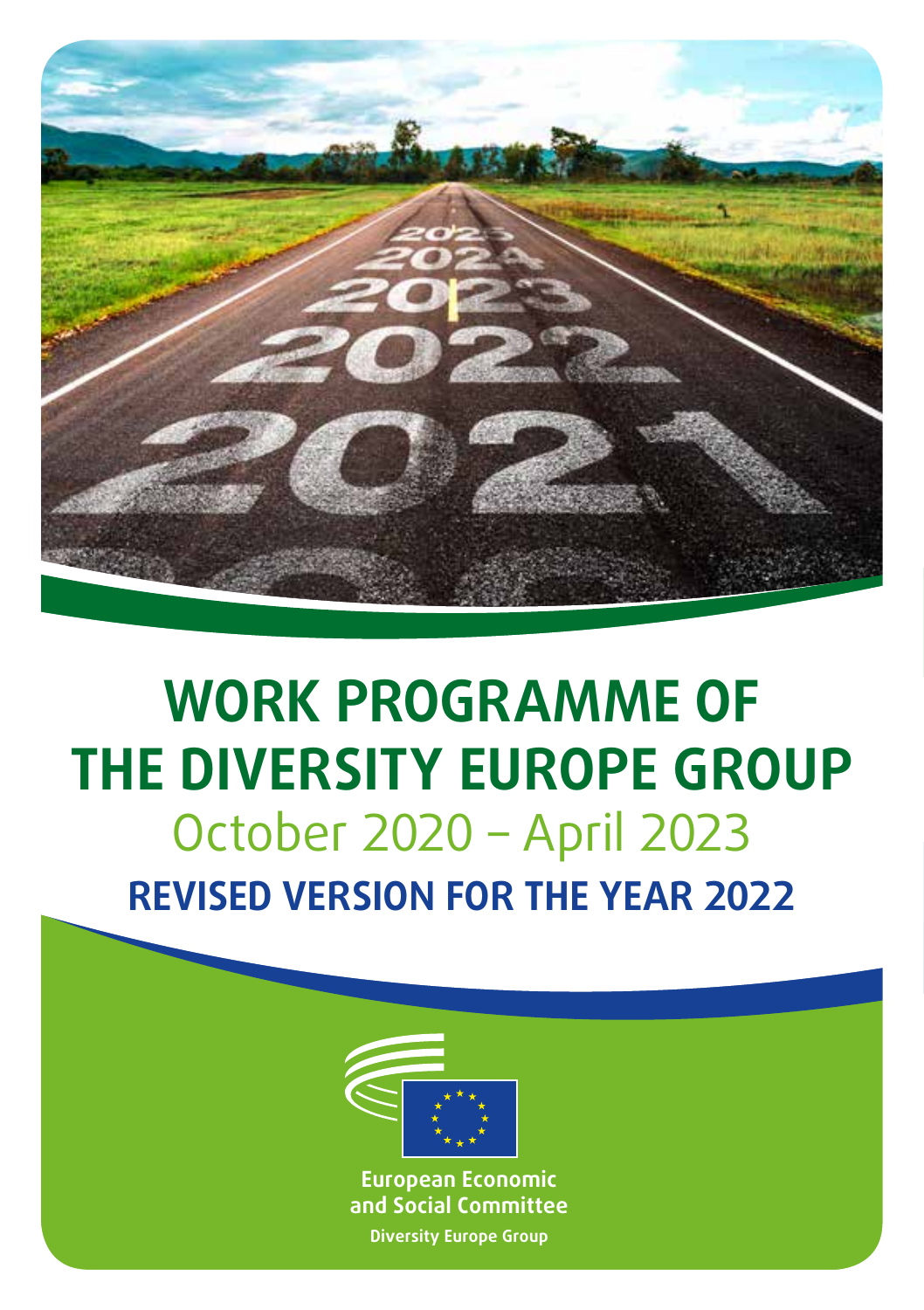# **INTRODUCTION**

For the current mandate (October 2020 to April 2023) of the Diversity Europe Group (Group III), it has been decided to concentrate on the topic of *poverty* and on the *role of civil society organisations and citizens' initiatives in combating it.* The objective of the work programme of Group III for this period is to contribute to making local communities more **sustainable**, **resilient**, **equitable**, **productive** and **socially just**, whilst also upholding the highest levels of **democratic governance**, **respect for rights and the rule of law**. **European civil society** and the **EESC** in particular, have a key role to play in this process. *"Leaving nobody behind"* and *"changing by design and not in reaction to"* **circumstances**, as the President of the European Commission urged in her 2020 State of the Union speech.

The Group III commissioned study on *"The response of civil society organisations to face the COVID19 pandemic and the consequent restrictive measures adopted in Europe"* published in January 2021, constituted the starting point for the Group's work programme for this mandate.



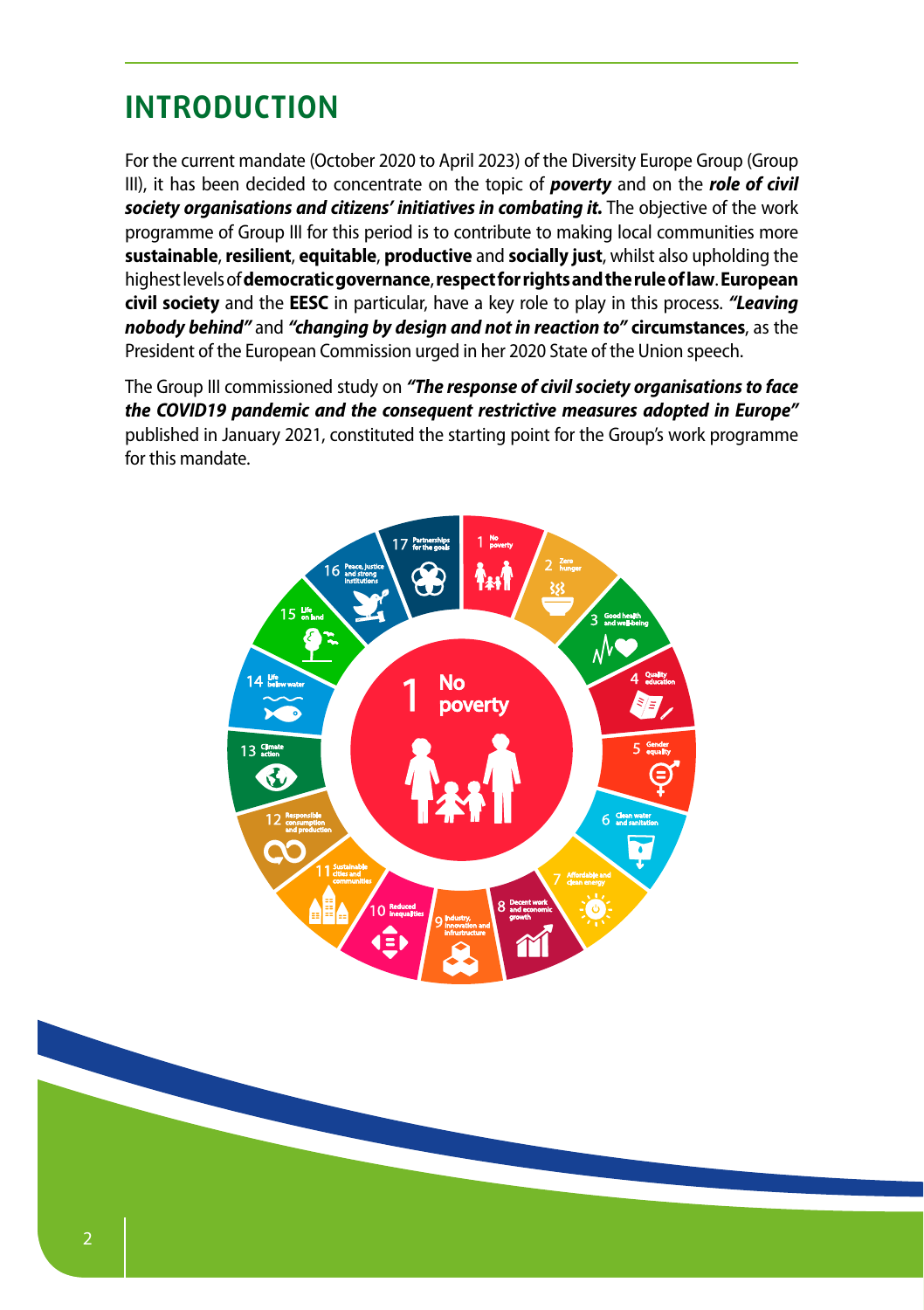

# **CHALLENGES AND OPPORTUNITIES**

## **Measuring the impact of COVID-19 on European societies and local communities**

The EESC's current term of office has coincided with a period of **heightened socioeconomic and political insecurities**. Since March 2020, at the global and European level, containing the COVID-19 pandemic became *the* overriding political objective, at the same time as levels of **poverty increased exponentially**. Within EU Member States, the coronavirus pandemic impacted *all* aspects of citizens' lives. Many priorities took second stage to combating COVID19: **European integration**, **jobs** and the **economy**, **democratic rights**, the **shrinking civic space** and even **respect for the rule of law**.

During this period, existing levels of poverty and social challenges have become more acute, notably among the most **vulnerable groups**. Moreover, the **self-employed**, **micro companies** and **SMEs** have faced increasing levels of **precariousness**, **including poverty**, whilst **consumers** have seen their **rights undermined** by the pandemic. Recent exponential increases in the **price of energy** have multiplied the vulnerabilities of many Europeans, bringing **energy poverty** squarely within political domain. Similarly, **new forms of poverty** and **inequality** have emerged, such as **digital poverty** and **unequal access to health systems**.

Since the outbreak of the COVID-19 pandemic, the levels of **domestic** and **child abuse** have increased significantly, whilst **women**, the **elderly** and **young people** have been particularly affected by the health crisis. According to data from UN Women, COVID-19 has wiped out 25 years of progress on **gender equality**. In the case of the **elderly**, the pandemic has raised serious questions about the **quality of their care** and their **equal role in our societies**. In turn, **young people** have been disproportionally affected by **job losses**, **increased socio-economic uncertainty** and **deteriorating mental health**.

Finally, the health pandemic has aggravated **political** and **economic obstacles** for European civil society. Notably, a **shrinking safe civic place** and **restrictions to the civic freedoms** of association, assembly, expression and privacy online and offline. The **serious economic difficulties** for civil society emanating from the pandemic, have undermined their capacity to play an effective **'balancing' role** in liberal democratic societies.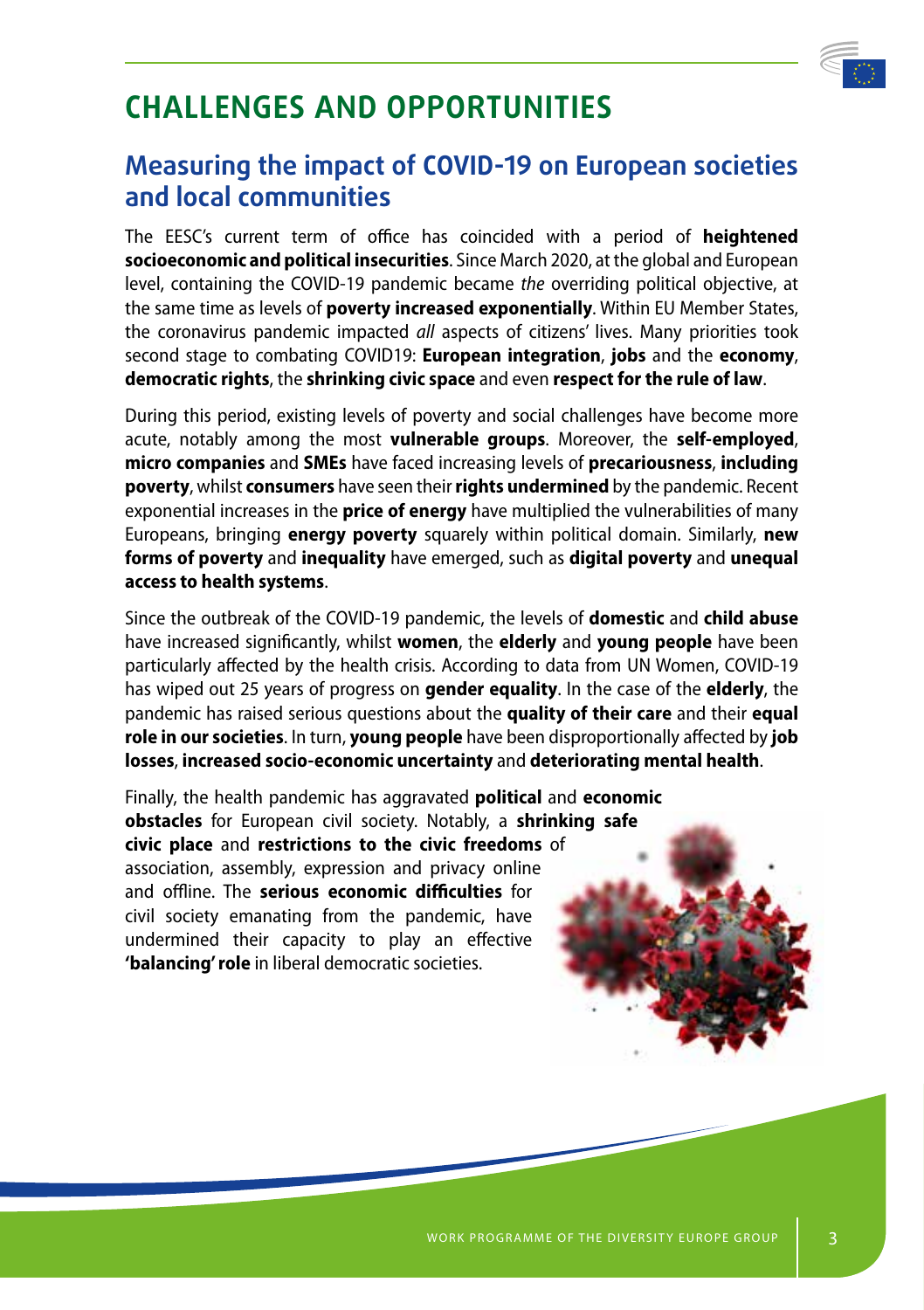## **Seizing the opportunities**

Despite the above challenges, parts of **European civil society did remain resilient** and together with spontaneous volunteers, they were able to **mitigate many of the immediate needs of local communities**. This pivotal contribution by European civil society has rendered even more obvious the necessity for these actors to be directly involved in **socio-economic reconstruction, 'building back better' at the national and EU levels**.

The year 2021 saw a number of ambitious EU initiatives, to which the Diversity Europe Group contributed and which will provide **opportunities for further follow-up by the Group in 2022**. Notably, the launching of the **Conference on the Future of Europe** (CoFE) and of the **Recovery and Resilience Facility** (RRF), including the **National Recovery and Resilience Plans** (NRRPs). The EU took important steps forward in improving the social landscape, for example, the **Porto Social Summit** to reinforce commitments to the **European Pillar of Social Rights**. 2021 also saw proposals to implement the **European Health Union**, through crisis preparedness and response measures, as well as a new **European Health Emergency Preparedness and Response Authority** (HERA).

Reference should also be made to the proposals in 2021 for a **European Action Plan for the Social Economy** and the **European Disability Rights Strategy 2021-30**, as well as the decision to render 2022 the **European Year of Youth**. Lastly, 2022 will see the followup of the **COP26** and preparations for the **COP27**. Crucially, 2022 has been designated as the **'European Year of Youth'**. All of these initiatives will provide the Diversity Europe Group with ample **opportunities for creative** and **effective participation** during the course of 2022.

At the level of the **EESC**, President Christa Schweng continues to direct the work of her Presidency towards the following **key priorities**: *Recovery after the pandemic, the Digital and the green transitions, a Socially inclusive Europe,* an *Economically prosperous Europe* based on *Common European values, etc.* **These priorities fully complement those of Group III.**

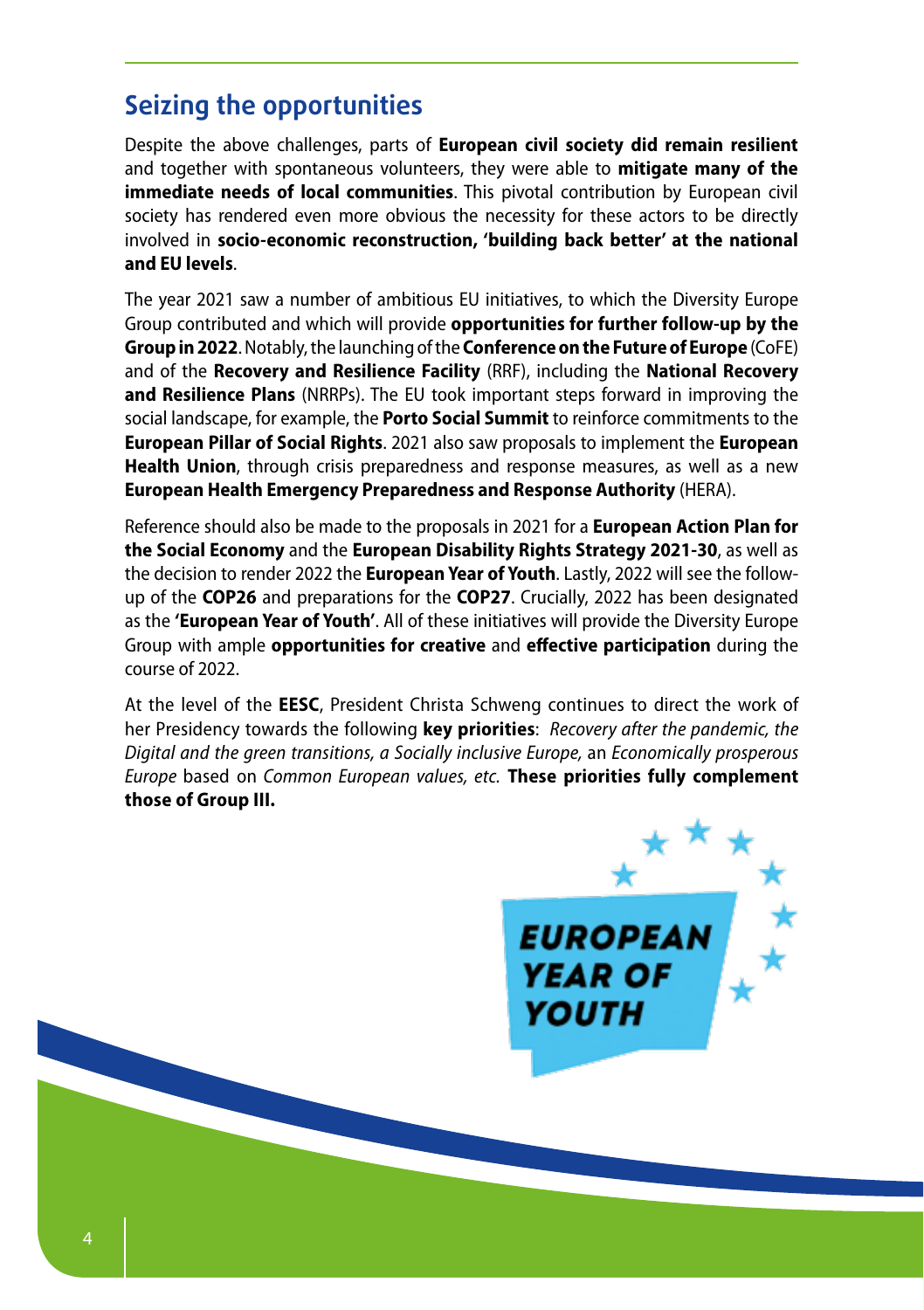

# **PRIORITIES OF THE DIVERSITY EUROPE GROUP FOR 2022**

Within the above context and under the overall topic of *poverty* and the *role of civil society organisations in combating it*, Group III will seek to adopt a work programme that continues to unite the Group, actively promotes its interests and reaches out to external civil society organisations. Moreover, ensuring continuity with previous work will constitute an important element to the 2022 work programme.

**The work programme of the Diversity Europe Group for this year will:**

- **1. Strengthen its position as a leader within the Committee on the following policy areas: poverty reduction, just transitions, youth, Climate Change, health and the voluntary sector.** Opportunities to promote additional Group III priorities (e.g. support for the disability sector, the elderly, the social economy, SMEs, the liberal professions, rural communities and farmers) will also be sought;
- **2. Find solutions to Europe's recovery through the green and digital transitions, focussing on the SDGs, Climate Change and all angles of the Green Deal, including just transition. Solutions will also be found through a fair and effective implementation of the new CAP, the Rural Pact and through inclusive dialogue on the effects of the digital transition.** The central premise should be that the Green Deal, the green and digital transitions, as well as efforts to combat the climate emergency and the loss of biodiversity, will provide *new opportunities* for all stakeholders, from farmers, to environmentalists and consumers. Group III will utilise these opportunities to promote sustainable socio-economic and regional development, a climate-neutral EU by 2050 and poverty reduction, including combating digital, energy and rural poverty;
- **3. Reinforce the identity of the Diversity Europe Group and enhance its external relations.** As a first step, a reflection will be launched on the possibility of changing the name of the Group. In addition, during the course of 2022, the Group Presidency, Categories and individual Members will seek to consolidate existing relations and/ or develop new relations, with external civil society organisations and the European Institutions. Particular efforts will be put towards building more structured working relations with civil society networks and sectors (e.g. with European youth) and involving them more in the work of Group III;
- **4. Continue to reflect on the impact of COVID-19 on the lives of EU citizens and to make recommendations on the type of societies and economies we want to create.** The Group will bring to a close a series of studies on the impact of the health pandemic on democracy, rights and the rule of law. It will continue to explore the impact of COVID-19 on European integration, European health systems, jobs, women, the young and elderly, as well as on the most vulnerable citizens, notably persons with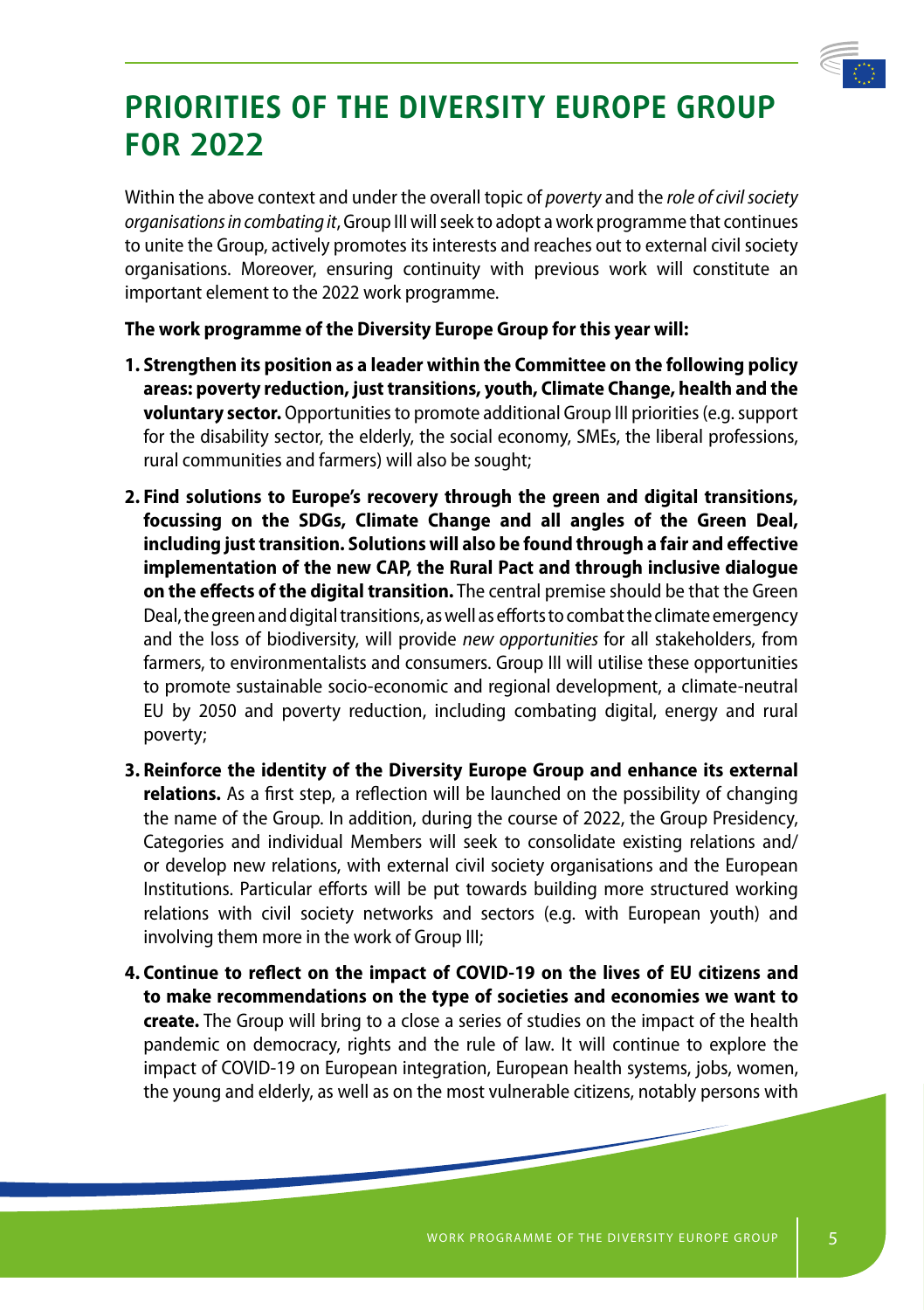disabilities and minorities such as the Roma. Moreover, during the course of 2022, the Diversity Europe Group will pursue its work on advocating sustainable and inclusive economic growth post COVID-19, 'building back better' our European economies. For example, by actively supporting the premises of "beyond GDP" and diverse forms of enterprise (e.g. micro and small enterprises, the social economy, the liberal professions and the self-employed;

**5. Build up the capacities of civil society to contribute to the Europe of tomorrow through structured dialogue, social innovation, ownership and community resilience.** Strong support will be given to the active involvement of civil society in both the process and implementation of the CoFE, as well as in the implementation and monitoring of the NRRPs. In this context, re-building the capacities of civil society and supporting the provision of adequate financing to these actors will be crucial. Finally, the Diversity Europe Group will raise awareness of the key role of citizens' activities in shaping European societies. The Group will continue to be guided by the moto "Nothing for us without us!".

The **instruments** to implement these priorities will be multiple, for example:

- Group III initiated studies;
- Seminars, webinars and conferences;
- Group III own-initiative opinions;
- Extensive and targeted communication strategy;
- Outreach programmes of relations with external civil society organisations;
- Going local activities in rural and urban areas (remote and/or physical);
- Continued support for the EESC categories managed by Group III;
- Encouraging and supporting more exchanges and dialogue between the different sectors of Group III, e.g. between the categories and Group III.

#### **ACTIVITIES (to be regularly reviewed in line with the Group's priorities)**

- Actively support **topics within the Committee** on which Group III has or can **take the lead**, e.g. poverty reduction, just transitions, youth, Climate Change, health, the voluntary sector, disability, elderly, social innovation and the social economy;
- Explore and decide on *a new name for Group III* in a transparent and collaborative process;
- Follow-up on the Group III statement *"The urgency of Climate Change"* and the **COP26**, with the European Institutions and civil society;
- Publish the Group III commissioned study on *"The implications of the COVID-19 pandemic on fundamental rights and civic space"*;

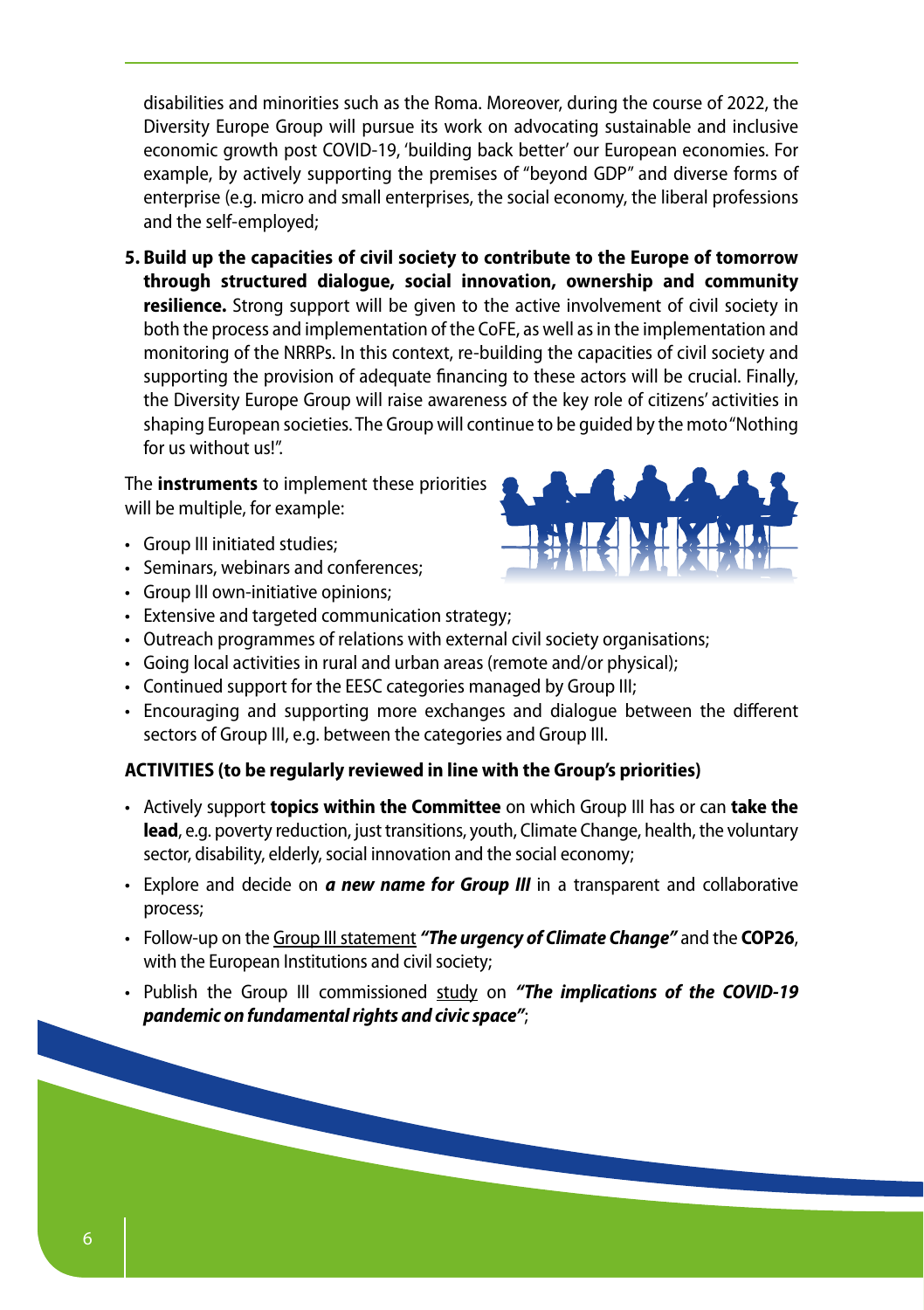

- Launch and publish the Group III commissioned study on *"The Cost of Climate Change for Families and Households"*;
- Propose a Group III Own-initiative Opinion on the subject *"Ensuring Strong European Solidarity for Care Disease Patients"*;
- Propose a Group III Own-initiative Opinion on the subject *"The EU Youth Test"*;
- Propose a Group III Own-initiative Opinion on the subject *"The role of family members caring for people with disabilities and the elderly: the explosion of the phenomenon during the pandemic"*;
- Adoption of the Group III proposed Own-initiative Opinion *"The Role of Civil Society Organisations as Guardians of the Common Good in the Post Pandemic Recovery and Reconstruction of EU Societies and Economies"*;
- Adoption of the Group III proposed Own-initiative Opinion *"Towards a New Care Model for the Elderly: learning from Covid-19"*;
- Organise a conference of the Group or Bureau to present the preliminary results of the Group III commissioned study on *"The Cost of Climate Change for Families and Households"*;
- Organise a Group III conference in Paris during the French Presidency of the Council of the EU (2 March) on the topic: *'Climate Change and Energy Transition'*;
- Organise a Group III conference in the Czech Republic during the country's Presidency of the Council of the EU (2nd semester of 2022);
- Organise a Group III conference in Gdansk, Poland, on the topic of volunteering (7 & 8 July). This event would also be linked to the Group III initiated study on *"New Trends in the Development of Volunteering in the EU"*;
- Organise a meeting of the Bureau of Group III in Ireland, on the topic *'Just Transition'*; (economic, social, environmental and digital dimensions);
- Organise a meeting of the Bureau of Group III in Brussels, on the general topic of the *'European Health Union and Care services'*;
- Organise a second youth webinar and possibly another youth event;
- Continue to hold thematic debates during ordinary meetings of Group III on topical subjects, e.g. the **involvement of civil society organisations in the NRRPs**; invitation to Ms Sirakova, the **EU Youth Coordinator**;
- Promote Group III positions in relevant EESC bodies, notably the sub-committee on **PostCOVID-19 Recovery and Reconstruction** and the ad hoc group on the **CoFE** (plenary and working groups);
- Continue to actively reach out and cooperate with external **European level CSO networks**. Building on the success of the Group III event on 5 November 2021 organised in cooperation with Civil Society Europe (CSE), in 2022 the Diversity Europe Group will explore **possible joint activities** with CSE.